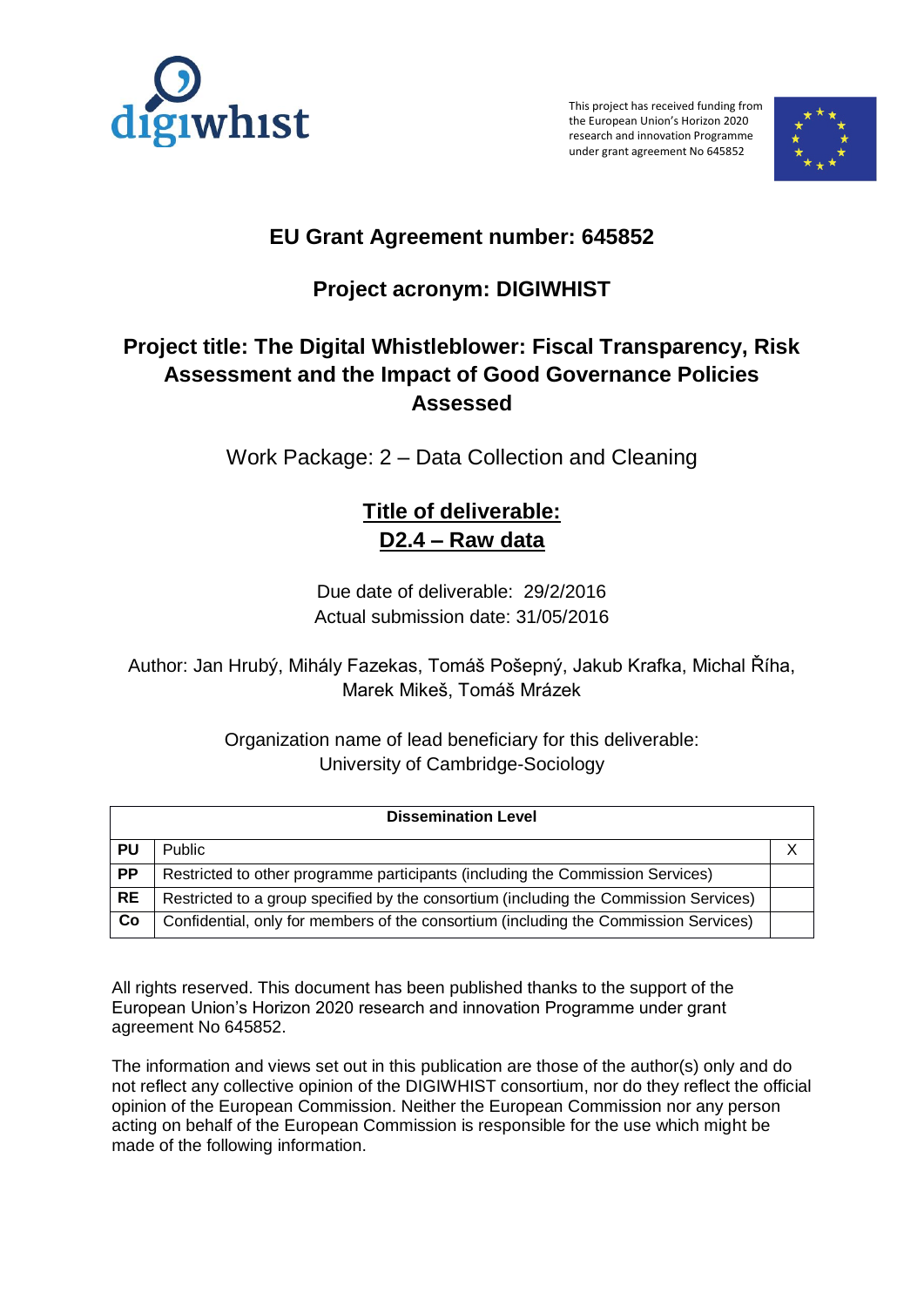## **Objective**

The main goal of this deliverable is to obtain unstructured and semi-structured data from a pool of 100+ potentially relevant datasources where further data processing is assessed to be plausible. In order to determine the right strategy for data scraping, this also requires analysis of the architecture and structure of online data portals reporting data on public procurement tenders, private and public entities such as companies, public sector organisations' budgets, asset declarations, and political office holders.

The main outputs are therefore the technical evaluation of the quality of individual datasources and the collection of raw data from those chosen for further processing. As stressed in the project proposal, this task required the prioritisation of the better-structured and more policy-relevant sources. The selected sources and thus also raw data outputs represent a solid basis for achieving the project's research goals.

## **Technical solution**

Regardless of the dataset type, there are common issues in extracting data from external sources. A unified general approach has therefore been used across dataset types. Based on the mapping of individual sources for each jurisdiction, provided by project partners, the UCAM team has explored several approaches to web crawling and raw data storage. The main issues we had to deal with were:

- 1. a variable internet environment which allows many different technical solutions for source applications from pure HTML to advanced javascript clients;
- 2. the performance of a whole data scraping system that requires sending millions of requests to tens of sources simultaneously; and
- 3. changing the data model for each source in order to store not only raw data itself but also much additional information obtained during a web crawling.

Initially the University of Cambridge Computer Laboratory (UCAM-CL) attempted to create an innovative new method to automatically gather the data from all jurisdictions using a single data collection tool based on machine learning. However, after nine months, it was clear that this methodology could not deliver data with the required quality and scope within a timeframe that allowed the rest of the project to progress. Consequently, in the interests of the wider project, it was agreed to revert to a more traditional approach whereby various methodologies are used according to the different ways that countries store their public procurement data - a method project partners have worked with successfully in the past. This means implementing a source-specific crawler for each source application which benefits from our detailed knowledge of such source. Our crawlers use an HTMLUnit technology which is an implementation of a web browser without a graphical user interface developed for Java programs. This technology enables us to simulate the user's behaviour and helps us to overcome many difficulties associated with HTML being obscured with Javascript or AJAX elements in a web page or solving cookies issues.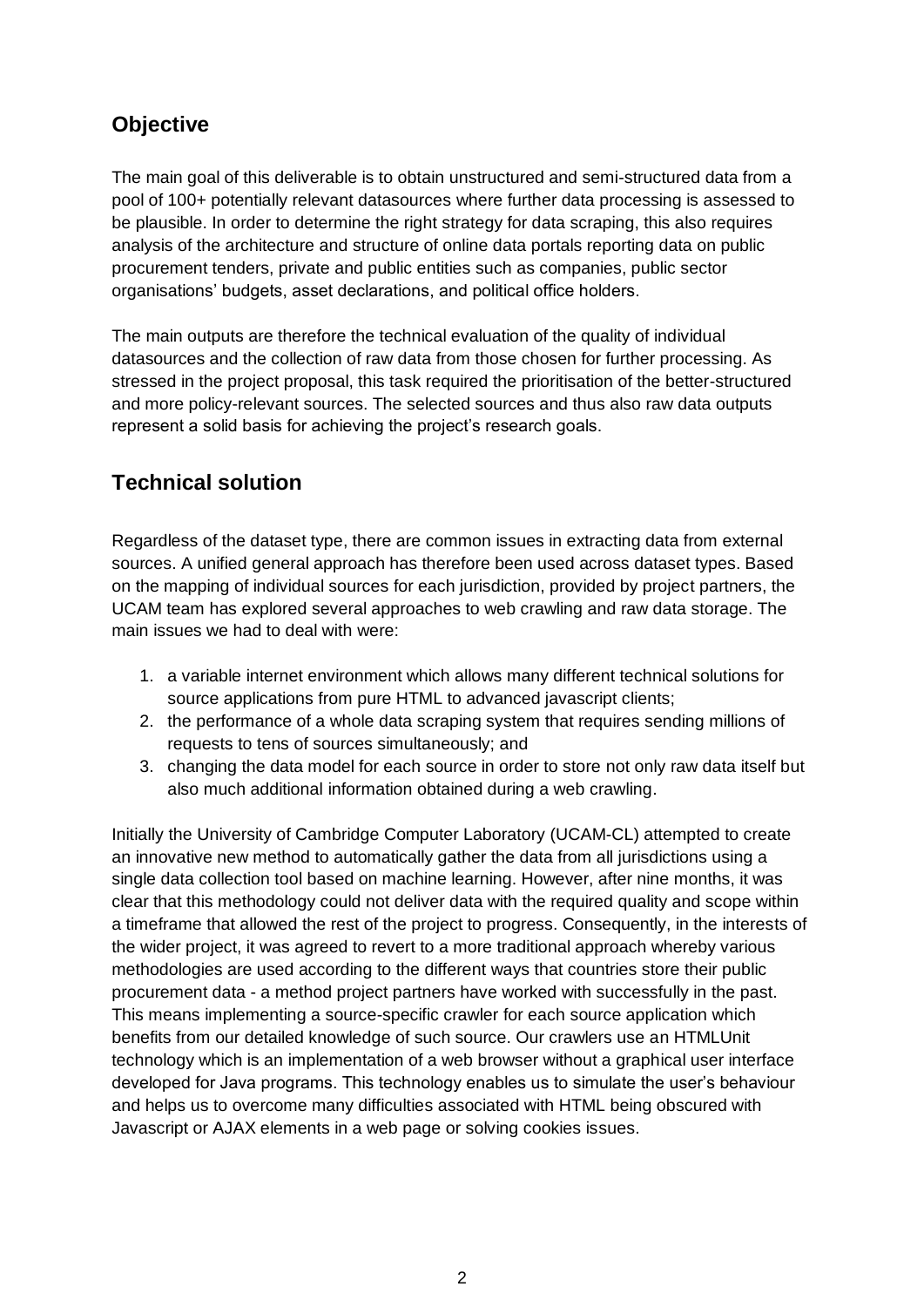To solve a performance issue when we have to download data from millions of URLs we have chosen a microservice architecture pattern which allows us to benefit from the possibilities that a cloud environment offers. Each crawler is a small stand-alone application (service) that is designed specifically for one purpose. We can run multiple instances of one service in parallel, which enables us to boost the performance of any task. Communication between services is ensured by the messaging system RabbitMQ which assigns work to each running service and this way balances a workload of individual instances. This architecture has proved to be very efficient when we run it in an Amazon web service environment.

Raw data does not contain only HTML pages itself but in many cases it contains additional information that we also need to store. Such information can be search form values, HTML snippets, cookies value, dates etc. The structure of such data differs from source to source and we want to keep it so, without any transformation. MongoDB is a database which is based on storing documents instead of relational data and such a document can be in any structure. This way we can create a mirror of a source without losing any information and without the need to adjust the relational database model whenever we need to store some new information.

Besides using the web scraping technologies described above, we obtained some additional datasets from our partners following the project plan, such as procurement data from Romania. Such raw data are stored within the system as well.

## **Data description**

This section describes data that we downloaded and stored for further processing. Where possible we are continuing with incremental scraping (e.g. on daily basis) and so our database continues to grow.

### *Public procurement data*

The main goal for this deliverable is to implement a set of web crawlers that will be able to effectively search for procurement data and store it in its original format. We have implemented 21 scrapers that cover TED + 20 national sources. One scraper is still under development. We have also incorporated several CSV files that contain a limited amount of data for some countries.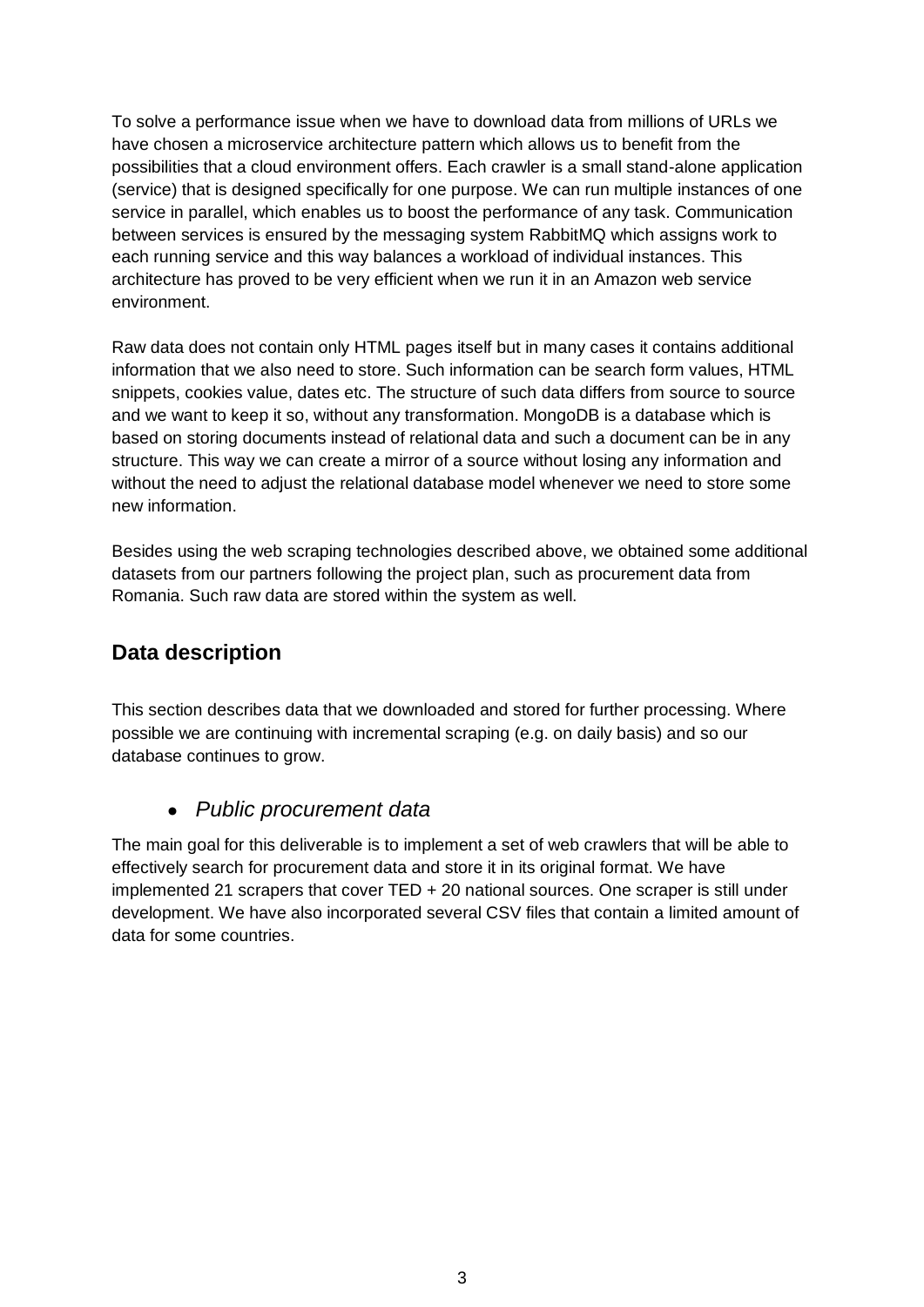| <b>Country</b>             | <b>Source</b>   | Number of downloaded tender<br>records* |
|----------------------------|-----------------|-----------------------------------------|
| Armenia                    | Not covered     |                                         |
| <b>Austria</b>             | Covered by TED  |                                         |
| <b>Belgium</b>             | National source | 77,340                                  |
| <b>Bulgaria</b>            | In progress     |                                         |
| Croatia                    | National source | 216,601                                 |
| Cyprus                     | Covered by TED  |                                         |
| <b>Czech Republic</b>      | National source | 300,138                                 |
| <b>Denmark</b>             | Covered by TED  |                                         |
| Estonia                    | National source | 155,221                                 |
| <b>European Commission</b> | Covered by TED  |                                         |
| Finland                    | Covered by TED  |                                         |
| France                     | National source | 215,548                                 |
| Georgia                    | National source | 162,126                                 |
| Germany                    | Covered by TED  |                                         |
| Greece                     | Covered by TED  |                                         |
| <b>Hungary</b>             | National source | 273,294                                 |
| Iceland                    | Not covered     |                                         |
| Ireland                    | National source | 70,970                                  |
| Italy                      | National source | 29,081**                                |
| Latvia                     | National source | 118,611                                 |
| Lithuania                  | National source | 126,554                                 |
| Luxembourg                 | Covered by TED  |                                         |
| <b>Malta</b>               | Covered by TED  |                                         |
| <b>Netherlands</b>         | National source | 41,519                                  |
| Norway                     | National source | 180,023                                 |
| Poland                     | National source | 2,682,855                               |
| Portugal                   | National source | 697,368                                 |
| Romania                    | National source | 871,537                                 |
| Serbia                     | National source | 41,508                                  |
| Slovakia                   | National source | 129,712                                 |
| Slovenia                   | National source | 150,080                                 |
| Spain                      | National source | 318,271                                 |
| Sweden                     | Covered by TED  |                                         |
| Switzerland                | National source | 94,813                                  |
| <b>United Kingdom</b>      | National source | 431***                                  |

*Table1: Public procurement data coverage for individual countries*

\* Our database of TED forms currently contains 2,341,141 records

\*\* XML files containing multiple tender records

\*\*\* Large XML files containing hundreds of records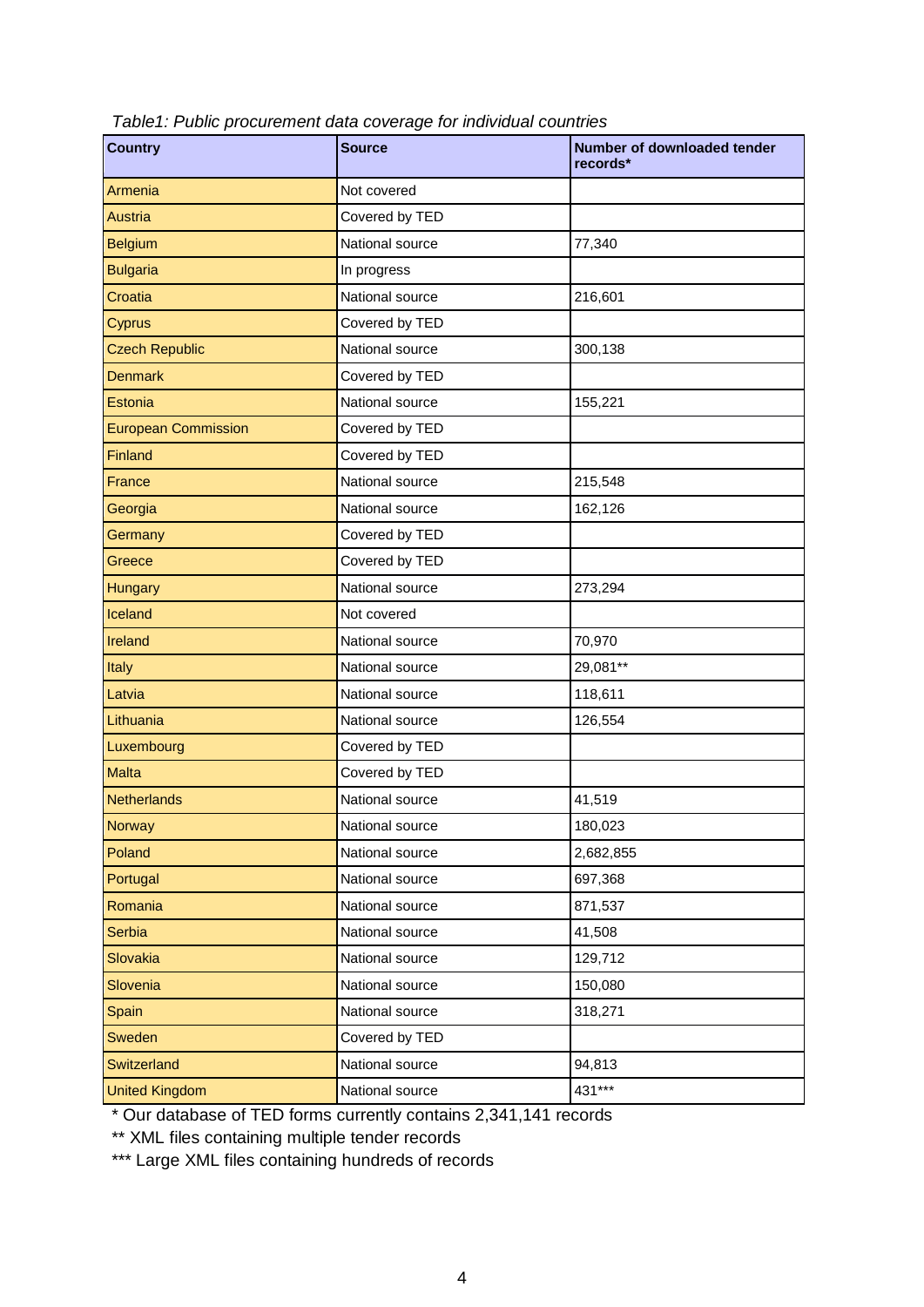Table 2 contains links to downloadable reports. Each report contains links to individual tenders or announcements that we downloaded into our database. These links direct to original data on the internet, not to our database, because we store data in human unreadable format and we also have our database highly secured since we also store confidential data. We do not have this archive for Romanian data because we obtained these data from our partners therefore we do not have links to web pages.

Each archive that is linked from Table 2 is encrypted by standard encryption software GnuPG. To decrypt archives on Windows, the installation of software like gpg4win (https://www.gpg4win.org/download.html) is required. Linux distributions and Mac operation systems usually have this software built-in. After installation of gpg4win, the decrypt function is available in a context menu. Decryption also requires a password which we provide on demand by emailing digiwhist.aws@gmail.com .

| <b>Country</b>        | Link                                         |  |  |  |
|-----------------------|----------------------------------------------|--|--|--|
| <b>Belgium</b>        | http://digiwhist-data.s3-website.eu-central- |  |  |  |
|                       | 1.amazonaws.com/D2_4/tender/be.csv.gz.gpg    |  |  |  |
| Croatia               | http://digiwhist-data.s3-website.eu-central- |  |  |  |
|                       | 1.amazonaws.com/D2_4/tender/hr.csv.gz.gpg    |  |  |  |
| <b>Czech Republic</b> | http://digiwhist-data.s3-website.eu-central- |  |  |  |
|                       | 1.amazonaws.com/D2_4/tender/cz.csv.gz.gpg    |  |  |  |
| Estonia               | http://digiwhist-data.s3-website.eu-central- |  |  |  |
|                       | 1.amazonaws.com/D2_4/tender/ee.csv.gz.gpg    |  |  |  |
| France                | http://digiwhist-data.s3-website.eu-central- |  |  |  |
|                       | 1.amazonaws.com/D2_4/tender/fr.csv.gz.gpg    |  |  |  |
| Georgia               | http://digiwhist-data.s3-website.eu-central- |  |  |  |
|                       | 1.amazonaws.com/D2_4/tender/ge.csv.gz.gpg    |  |  |  |
| <b>Hungary</b>        | http://digiwhist-data.s3-website.eu-central- |  |  |  |
|                       | 1.amazonaws.com/D2_4/tender/hu.csv.gz.gpg    |  |  |  |
| Ireland               | http://digiwhist-data.s3-website.eu-central- |  |  |  |
|                       | 1.amazonaws.com/D2_4/tender/ie.csv.gz.gpg    |  |  |  |
| Italy                 | http://digiwhist-data.s3-website.eu-central- |  |  |  |
|                       | 1.amazonaws.com/D2_4/tender/it.csv.gz.gpg    |  |  |  |
| Latvia                | http://digiwhist-data.s3-website.eu-central- |  |  |  |
|                       | 1.amazonaws.com/D2_4/tender/lv.csv.gz.gpg    |  |  |  |
| Lithuania             | http://digiwhist-data.s3-website.eu-central- |  |  |  |
|                       | 1.amazonaws.com/D2_4/tender/lt.csv.gz.gpg    |  |  |  |
| <b>Netherlands</b>    | http://digiwhist-data.s3-website.eu-central- |  |  |  |
|                       | 1.amazonaws.com/D2_4/tender/nl.csv.gz.gpg    |  |  |  |
| <b>Norway</b>         | http://digiwhist-data.s3-website.eu-central- |  |  |  |
|                       | 1.amazonaws.com/D2_4/tender/no.csv.gz.gpg    |  |  |  |
| Poland                | http://digiwhist-data.s3-website.eu-central- |  |  |  |
|                       | 1.amazonaws.com/D2_4/tender/pl.csv.gz.gpg    |  |  |  |
| Portugal              | http://digiwhist-data.s3-website.eu-central- |  |  |  |
|                       | 1.amazonaws.com/D2_4/tender/pt.csv.gz.gpg    |  |  |  |
| Slovakia              | http://digiwhist-data.s3-website.eu-central- |  |  |  |
|                       | 1.amazonaws.com/D2_4/tender/sk.csv.gz.gpg    |  |  |  |
| Slovenia              | http://digiwhist-data.s3-website.eu-central- |  |  |  |
|                       | 1.amazonaws.com/D2_4/tender/si.csv.gz.gpg    |  |  |  |
| Spain                 | http://digiwhist-data.s3-website.eu-central- |  |  |  |
|                       | 1.amazonaws.com/D2_4/tender/es.csv.gz.gpg    |  |  |  |
| Switzerland           | http://digiwhist-data.s3-website.eu-central- |  |  |  |
|                       | 1.amazonaws.com/D2_4/tender/ch.csv.gz.gpg    |  |  |  |
| <b>TED</b>            | http://digiwhist-data.s3-website.eu-central- |  |  |  |
|                       | 1.amazonaws.com/D2_4/tender/eu.csv.gz.gpg    |  |  |  |
| <b>United Kingdom</b> | http://digiwhist-data.s3-website.eu-central- |  |  |  |
|                       | 1.amazonaws.com/D2_4/tender/uk.csv.gz.gpg    |  |  |  |

*Table 2: Public procurement data overview*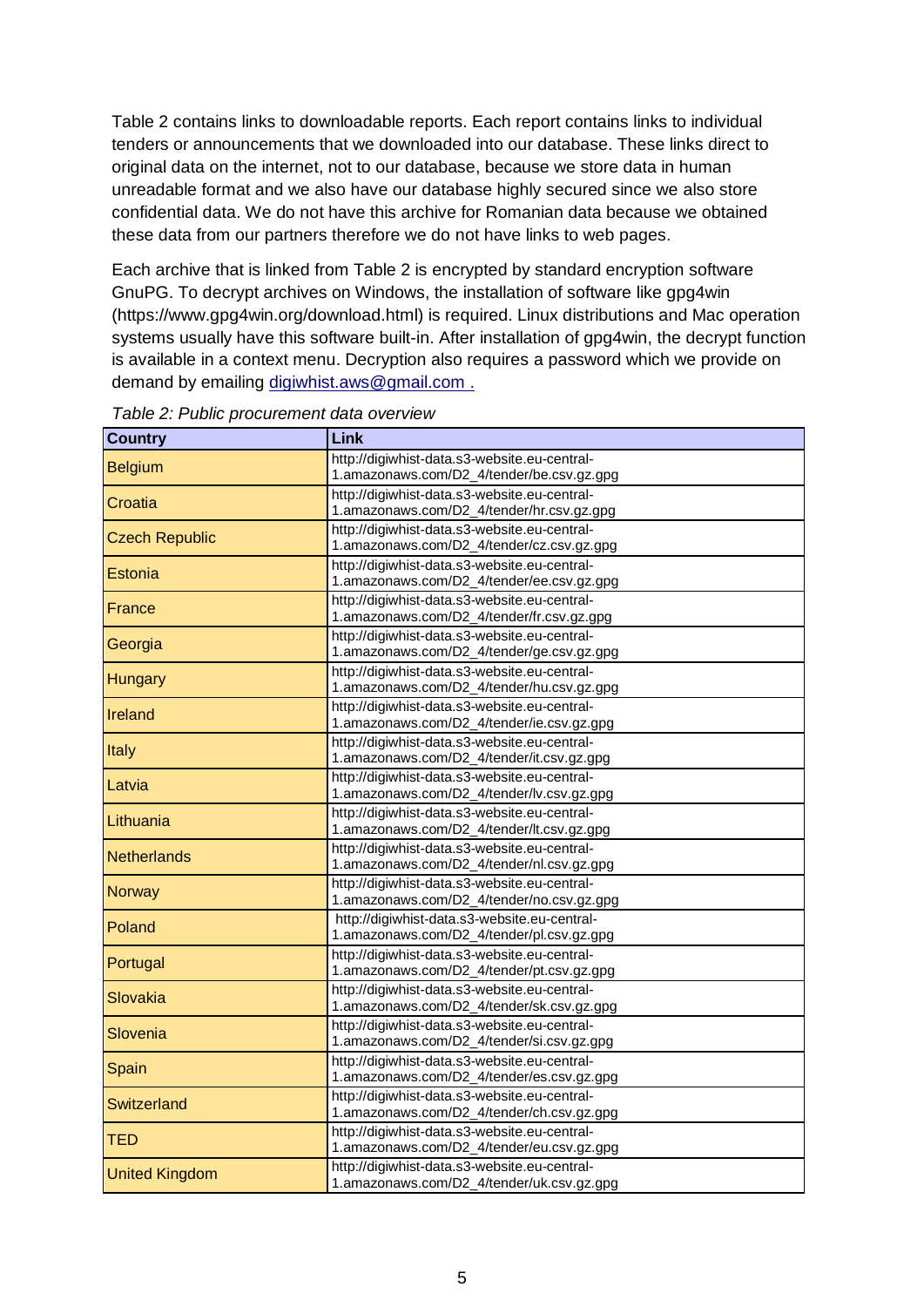## *Company data*

In order to gain powerful insights into the workings of public procurement markets, information on the participating companies also has to be available. Consequently, in addition to the collection, scraping, parsing and organization of public procurement data by DIGIWHIST, company data also had to be obtained. There are four relevant variable groups to be obtained: company registry information (company name, ID, incorporation date, address, company size etc.), financial data (annual turnover, profit rate, liabilities etc.), ownership and manager information. However, in most European countries, there is no readily available and detailed company data. Although, national company registries exist, they are not always free to use and often only contain a limited set of information (e.g. no ownership or financial data is available). Furthermore, open data repositories on company characteristics do not contain enough data either (e.g. opencorporates.com), hence they can be only used for cross-checking data quality. Therefore, the full company data set from all 34 jurisdictions was purchased from a private data provider.

After an initial screening of possible data providers (e.g. Bisnode, Bureau van Dijk), a public procurement tender (in line with both EC and UCAM procurement rules) was launched after agreeing on a comprehensive list of variables and the related details by all DIGIWHIST partners and the public procurement experts at UCAM. As a result of the open tender a three-phased data delivery plan was agreed with Bureau van Dijk, whereby the first data dump was provided in January 2016. After verifying diligent delivery, the work on data cleaning, structuring and its preparation for linking and analysis has been already started by UCAM.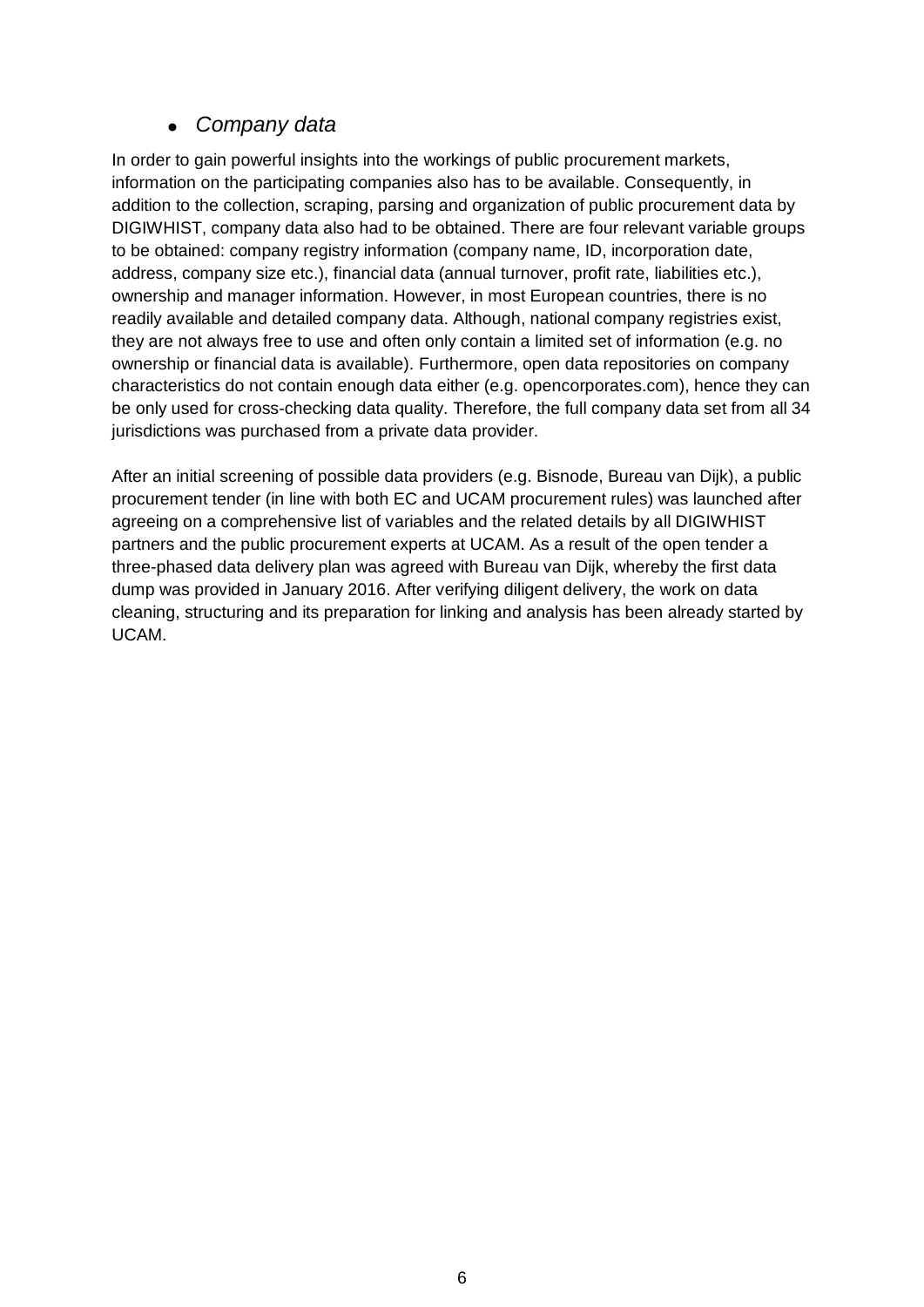*Table 3: Company data overview*

| <b>Country</b>           | <b>Number of</b><br>unique<br>companies<br>included in<br>the registry<br>dataset | <b>Number of</b><br>companies<br>having<br>ownership<br>information<br>from 2014 | <b>Number of</b><br>companies<br>having<br>ownership<br>information<br>between<br>2009-2014 | <b>Number of</b><br>companies<br>with<br>turnover<br>data | <b>Number of</b><br>companies<br>with P/L<br>information | <b>Number of</b><br>companies<br>having<br>manager<br>information |
|--------------------------|-----------------------------------------------------------------------------------|----------------------------------------------------------------------------------|---------------------------------------------------------------------------------------------|-----------------------------------------------------------|----------------------------------------------------------|-------------------------------------------------------------------|
| Armenia                  | 531                                                                               | 472                                                                              | 791                                                                                         | 31                                                        | 31                                                       | 30                                                                |
| <b>Austria</b>           | 886,040                                                                           | 648,741                                                                          | 812,591                                                                                     | 68,401                                                    | 9,770                                                    | 447,343                                                           |
| <b>Belgium</b>           | 2,692,093                                                                         | 669,465                                                                          | 699,446                                                                                     | 31,939                                                    | 473,442                                                  | 563,407                                                           |
| <b>Bulgaria</b>          | 1,472,697                                                                         | 1,537,690                                                                        | 1,687,847                                                                                   | 523,021                                                   | 272,707                                                  | 1,207,911                                                         |
| Croatia                  | 142,024                                                                           | 106,600                                                                          | 128,261                                                                                     | 118,735                                                   | 118,733                                                  | 113,315                                                           |
| Cyprus                   | 137,044                                                                           | 50,223                                                                           | 122,071                                                                                     | 1,019                                                     | 1,102                                                    | 64,459                                                            |
| Czech<br>Republic        | 2,326,746                                                                         | 864,195                                                                          | 1,070,649                                                                                   | 1,587,391                                                 | 201,885                                                  | 363,823                                                           |
| <b>Denmark</b>           | 1,067,331                                                                         | 562,396                                                                          | 692,808                                                                                     | 41,177                                                    | 279,497                                                  | 271,520                                                           |
| Estonia                  | 228,909                                                                           | 80,052                                                                           | 176,401                                                                                     | 106,620                                                   | 123,936                                                  | 184,139                                                           |
| Finland                  | 1,298,559                                                                         | 137,341                                                                          | 210,430                                                                                     | 452,489                                                   | 208,283                                                  | 597,238                                                           |
| France                   | 2,588,761                                                                         | 1,381,614                                                                        | 2,462,110                                                                                   | 1,511,319                                                 | 1,318,490                                                | 1,439,498                                                         |
| Georgia                  | 65,143                                                                            | 969                                                                              | 1,293                                                                                       | 58,713                                                    | 19                                                       | 136                                                               |
| Germany                  | 3,036,657                                                                         | 3,295,539                                                                        | 1,534,004                                                                                   | 536,124                                                   | 119,703                                                  | 1,555,043                                                         |
| Greece                   | 139,333                                                                           | 41,140                                                                           | 128,488                                                                                     | 41,375                                                    | 41,410                                                   | 46,450                                                            |
| Hungary                  | 1,519,752                                                                         | 722,053                                                                          | 929,411                                                                                     | 446,938                                                   | 507,947                                                  | 522,481                                                           |
| Iceland                  | 45,159                                                                            | 40,146                                                                           | 53,302                                                                                      | 13,420                                                    | 32,233                                                   | 30,142                                                            |
| Ireland                  | 578,113                                                                           | 172,425                                                                          | 239,784                                                                                     | 26,908                                                    | 29,978                                                   | 191,697                                                           |
| Italy                    | 4,378,031                                                                         | 1,605,773                                                                        | 2,163,064                                                                                   | 3,115,346                                                 | 1,275,359                                                | 3,398,294                                                         |
| Latvia                   | 352,394                                                                           | 315,247                                                                          | 361,990                                                                                     | 165,060                                                   | 123,115                                                  | 178,254                                                           |
| Lithuania                | 160,997                                                                           | 17,727                                                                           | 39,865                                                                                      | 78,341                                                    | 11,167                                                   | 119,288                                                           |
| Luxembourg               | 147,379                                                                           | 71,070                                                                           | 86,575                                                                                      | 12,808                                                    | 12,148                                                   | 28,326                                                            |
| <b>Malta</b>             | 522,39                                                                            | 13,034                                                                           | 16,589                                                                                      | 18,815                                                    | 18,817                                                   | 36,260                                                            |
| Netherlands              | 4,373,015                                                                         | 602,143                                                                          | 813,505                                                                                     | 22,415                                                    | 45,465                                                   | 2,142,623                                                         |
| Norway                   | 1,849,666                                                                         | 1,550,235                                                                        | 1,750,726                                                                                   | 335,704                                                   | 335,703                                                  | 975,731                                                           |
| Poland                   | 1,276,340                                                                         | 153,826                                                                          | 1,387,222                                                                                   | 147,976                                                   | 153,435                                                  | 815,026                                                           |
| Portugal                 | 647,470                                                                           | 545,777                                                                          | 766,791                                                                                     | 375,229                                                   | 425,910                                                  | 355,923                                                           |
| Romania                  | 2,554,976                                                                         | 2,219,806                                                                        | 2,576,759                                                                                   | 780,580                                                   | 780,575                                                  | 853,712                                                           |
| Serbia                   | 218,031                                                                           | 326,051                                                                          | 382,086                                                                                     | 97,490                                                    | 97,482                                                   | 170,846                                                           |
| Slovakia                 | 749,295                                                                           | 419,974                                                                          | 498,057                                                                                     | 424,486                                                   | 176,882                                                  | 212,256                                                           |
| Slovenia                 | 370,084                                                                           | 41,815                                                                           | 51,748                                                                                      | 155,417                                                   | 167,280                                                  | 35,238                                                            |
| Spain                    | 4,049,368                                                                         | 1,358,249                                                                        | 2,343,140                                                                                   | 909,131                                                   | 1,000,304                                                | 1,733,111                                                         |
| <b>Sweden</b>            | 1,787,506                                                                         | 225,148                                                                          | 289,067                                                                                     | 1,233,528                                                 | 466,094                                                  | 475,871                                                           |
| <b>Switzerland</b>       | 788,286                                                                           | 479,400                                                                          | 636,075                                                                                     | 502,418                                                   | 869                                                      | 560,023                                                           |
| <b>United</b><br>Kingdom | 9,308,875                                                                         | 3,695,417                                                                        | 5,092,390                                                                                   | 1,203,518                                                 | 372,788                                                  | 4,358,362                                                         |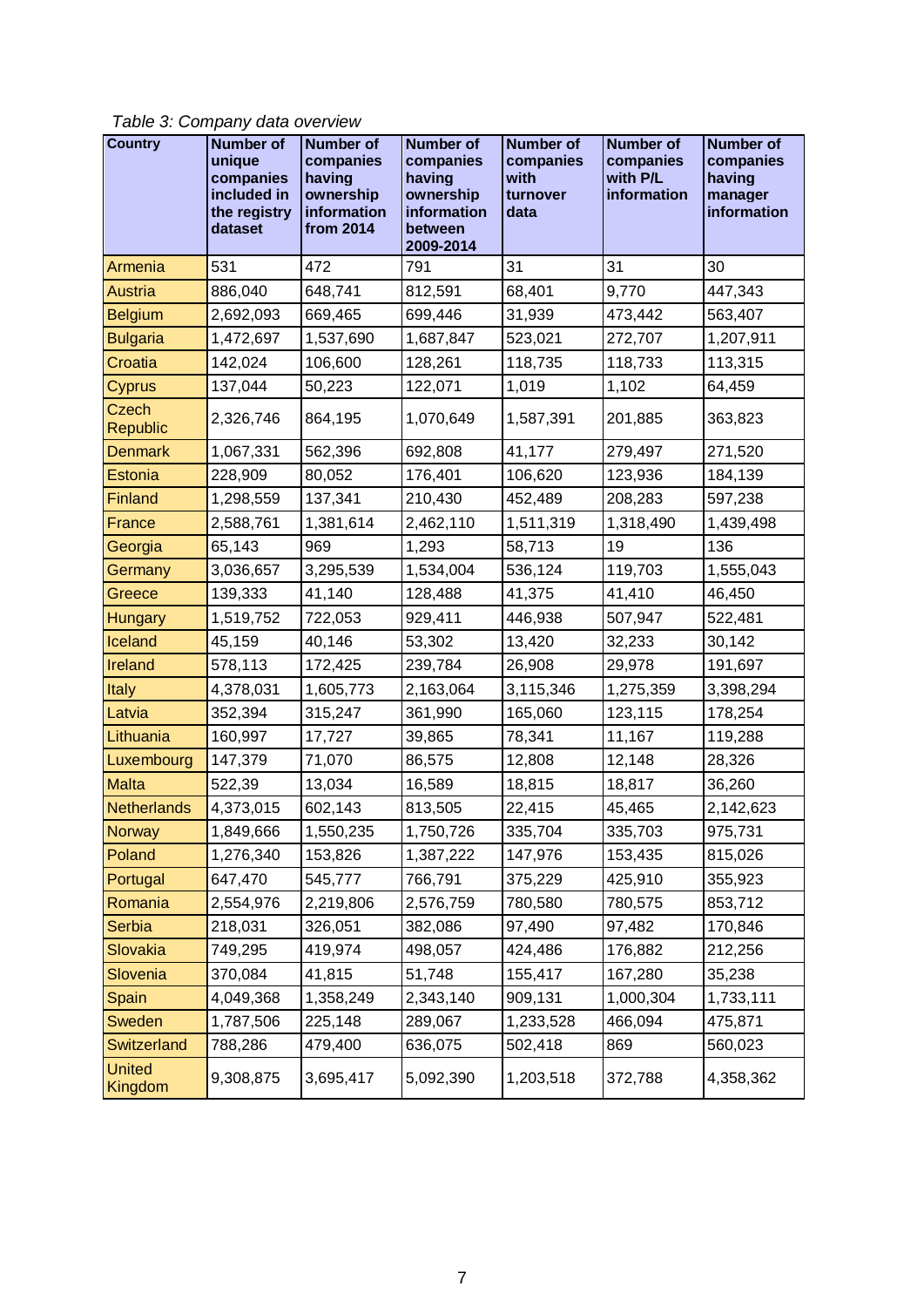### *Public sector data*

Public sector data comprises three main datasets: contracting authorities; public officials; and budgets.

#### i. Contracting authorities

This dataset is indispensable for cleaning and linking public procurement data. We mapped sources and decided to extract data from those that contain at least some of the following data fields: name, contracting authority ID, street, town, zip code, contact person, phone, email, fax, web, activity type or contracting authority type.

We used 3 different methods to obtain data for a specific country:

- Data extraction from PDF: Some sources provide data only in PDF format. This has obvious disadvantages since such data are not updated on a regular basis but we can still obtain an almost comprehensive list of contracting authorities.
- Scraping data from HTML source: We wrote a set of web crawlers that scrape raw data in HTML format and we further process such data to get structured information about contracting authorities. The most common tools for such processing are XPath expressions and Regular expressions. Sources that provide data in HTML format can be regularly checked for updates so that we do not miss any new records.
- Importing data from CSV files: For some countries we were able to get data in a structured form in CSV files. Therefore we implemented a tool that enables us to import such data directly into the database.

This has resulted in 16 datasets covering Austria, Bulgaria, Czech Republic, Germany, Greece, Hungary, Ireland, Lithuania, Malta, Netherlands, Norway, Portugal, Romania, Slovakia, Spain, Switzerland and United Kingdom.

From the outset we knew that we do not have a comprehensive list of all contracting authorities for each country, making the identification of procuring organisations challenging. Hence, we obtained datasets which will be an important input for linking and matching algorithms and may significantly improve its results because the more records we have, the more accurate our clustering algorithms can be.

Further plans for the design of cleaning mechanisms also involve the use of expertise within DG GROW, which has offered to collaborate with us on clustering algorithms currently developed for TED data. Their system uses two stages of clustering plus some machine learning based on user corrections.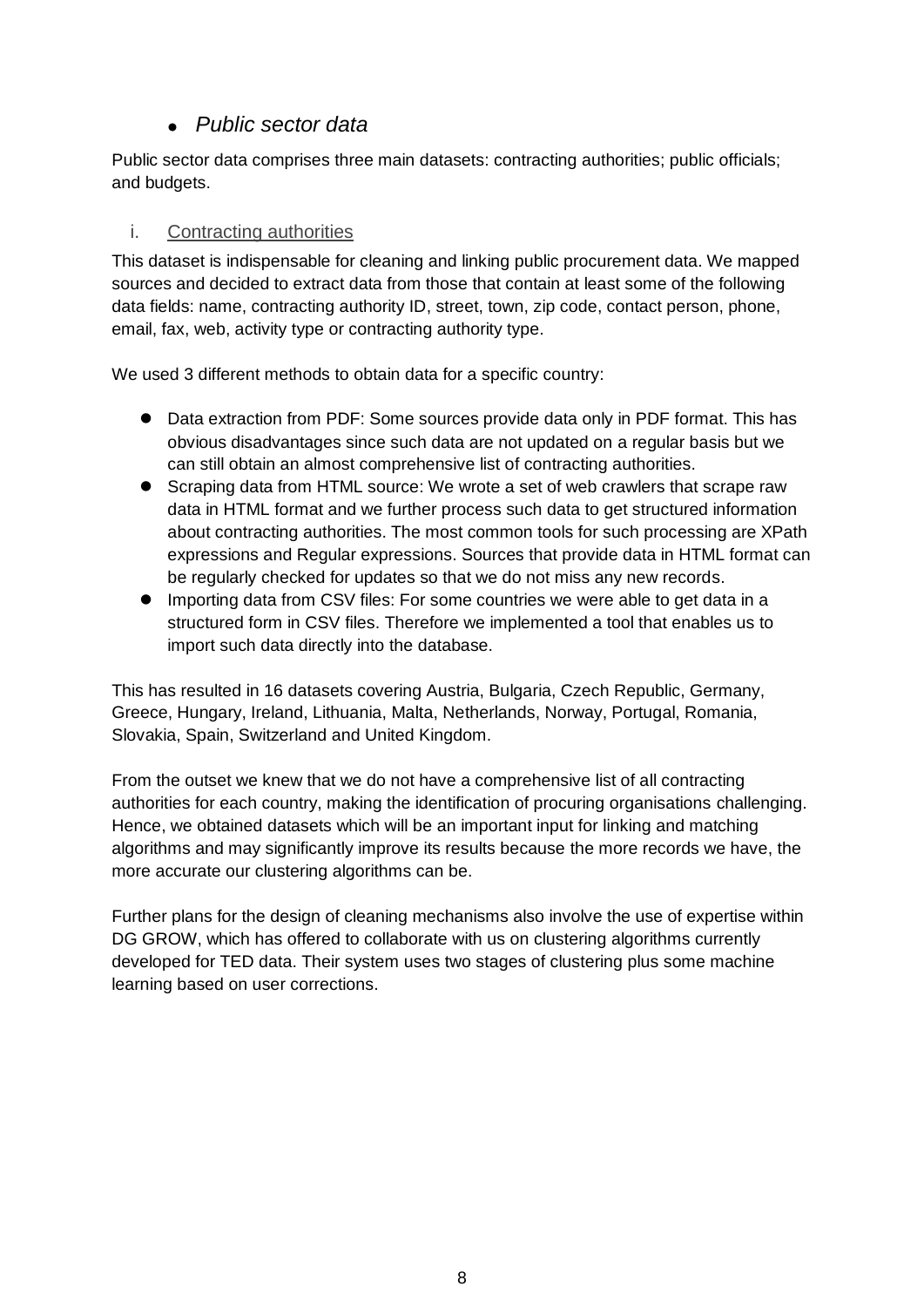| <b>Country</b>                               | <b>Number of</b><br>downloaded records | <b>Country</b>        | Number of<br>downloaded records |
|----------------------------------------------|----------------------------------------|-----------------------|---------------------------------|
| Armenia                                      |                                        | <b>Italy</b>          | 20,339                          |
| <b>Austria</b>                               |                                        | 5,739 Latvia          |                                 |
| <b>Belgium</b>                               |                                        | Lithuania             | 8,781                           |
| <b>Bulgaria</b>                              |                                        | 6,032Luxembourg       |                                 |
| Croatia                                      |                                        | <b>Malta</b>          | 417                             |
| <b>Cyprus</b>                                |                                        | Netherlands           | 1528                            |
| Czech Rep.                                   |                                        | 5877 Norway           | 1,175                           |
| <b>Denmark</b>                               |                                        | Poland                |                                 |
| <b>Estonia</b>                               |                                        | Portugal              | 125,687*                        |
| <b>European Union</b><br><b>Institutions</b> |                                        | Romania               | 586                             |
| <b>Finland</b>                               |                                        | Serbia                |                                 |
| <b>France</b>                                |                                        | Slovakia              | 1921                            |
| Georgia                                      |                                        | Slovenia              |                                 |
| Germany                                      |                                        | 952 Spain             | 3,713                           |
| Greece                                       |                                        | 852 Sweden            |                                 |
| <b>Hungary</b>                               |                                        | 14,166 Switzerland    | 2,785                           |
| Iceland                                      |                                        | <b>United Kingdom</b> | 5,362                           |
| Ireland                                      | 4904                                   |                       |                                 |

*Table 4: Contracting authorities scraping results*

\* mix of buyers and suppliers

#### ii. Public officials

To get public officials data we have implemented 4 web scrapers for 4 generic sources that cover multiple countries:

- CIA world leaders a PDF file, published monthly, that contains information about current presidents, prime ministers and other ministers;
- Everypolitician.org one of the world's biggest open databases of politicians;
- Political data yearbook a database of presidents and ministers containing historical data;
- Rulers.org a database containing also data for regional governors or big cities.

Beyond these 4 generic sources we have been able to map sources for public officials' information stemming from each individual country. Although the heterogeneity of these websites makes it difficult to extract information, we will keep these sources in case further complementarity is needed or we feel particular countries warrant more in-depth exploration.

Names and profiles of public officials will not be released following the advice of our ethics consultant. However, public officials data becomes relevant when producing aggregate and systemic measures of links between the public and the private sectors.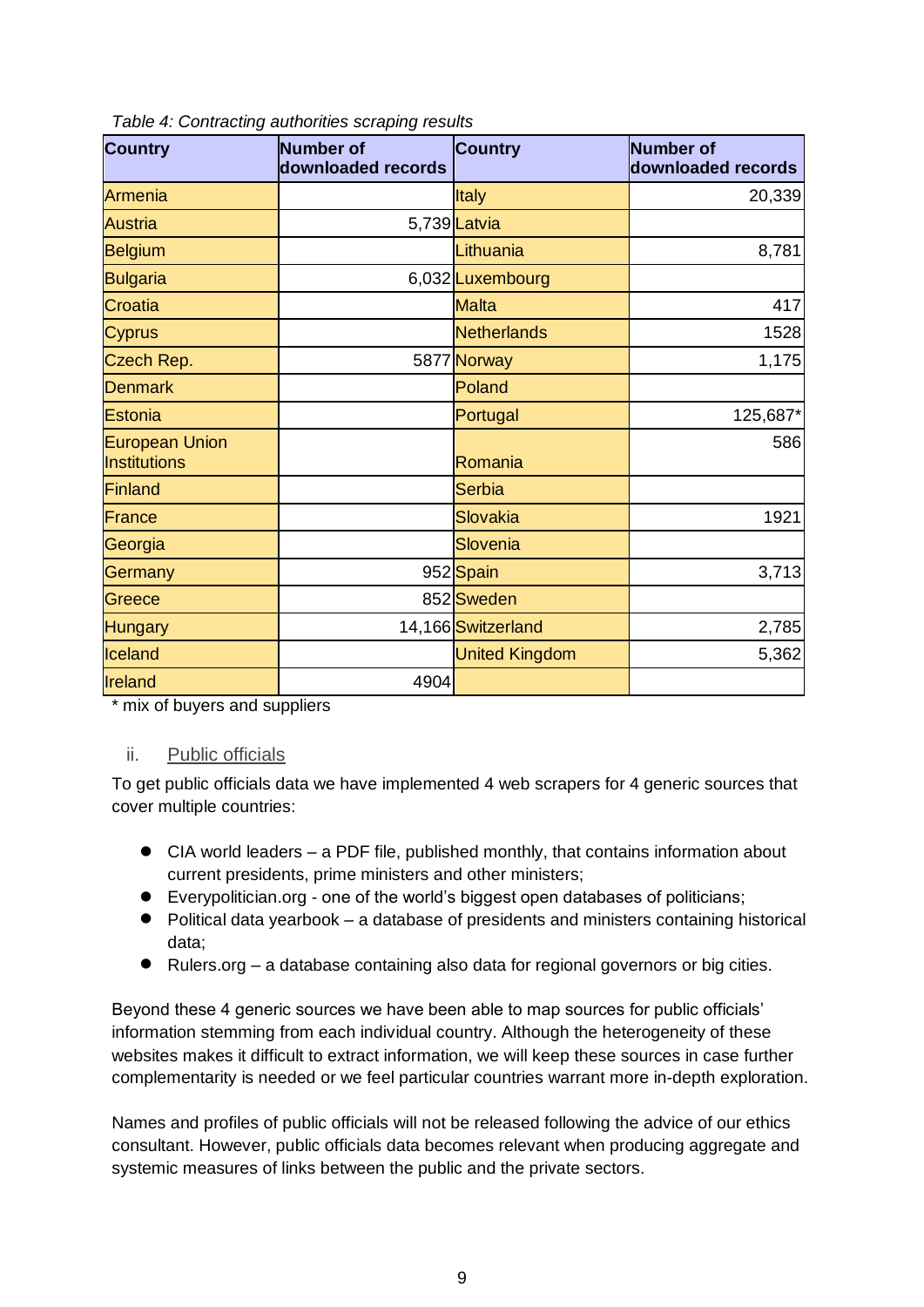Asset declarations: regarding the collection of public asset declarations for public officials, we have worked at three levels: firstly, we have made use of the data collected for the EuroPAM database (WP1 and WP4) in order to understand which regulations different types of public officials and politicians are subject to regarding both asset and conflict of interest declarations. There is great heterogeneity and for many countries there is no obligation to present asset declarations, although requirements to declare conflicts of interest are more widespread. For each jurisdiction we have therefore identified the relevant link where either asset declarations or conflicts of interest are reported for the relevant public officers. Secondly, we screened for readily available country-level asset declaration statistics which were not available in any of the screened countries. Thirdly, as an alternative route to data collection, we assessed the possibility of automated web-crawling to obtain individual level data on which we would then report aggregate statistics. However, the screened sources turned out to be highly irregular in their 13 formats even within the same country, often using scanned PDFs which are impenetrable using computerized data collection. As a result, we estimate that for most countries DIGIWHIST will not be able to provide country-level statistics.

We used several criteria for selecting the countries where we deem asset declaration processing most feasible and desirable:

- 1. Quality of procurement data we prefer countries where we have detailed procurement data;
- 2. Downloadibility: we prefer sources from which asset declarations can be downloaded;
- 3. Machine readability of asset declaration data HTML or structured PDF is preferred.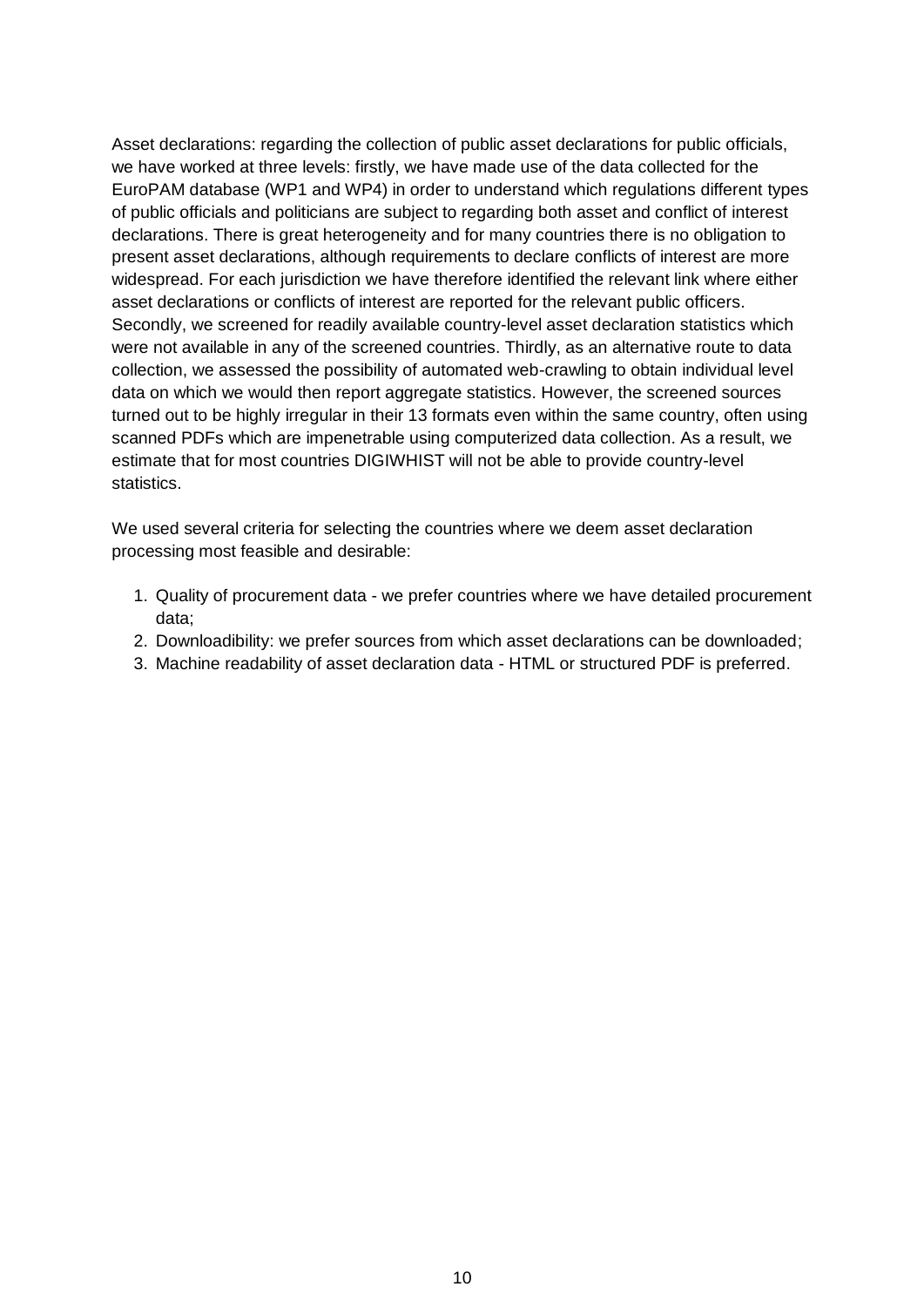|                        | <b>Procurement data</b> |                                       |                         |                   |
|------------------------|-------------------------|---------------------------------------|-------------------------|-------------------|
|                        | from national           | <b>Downloadable</b>                   | <b>Machine readable</b> | <b>Chosen for</b> |
| <b>Country</b>         | source                  | asset declarations asset declarations |                         | processing        |
| Latvia                 | <b>YES</b>              | <b>YES</b>                            | <b>HTML</b>             | <b>YES</b>        |
| Lithuania              | <b>YES</b>              | <b>YES</b>                            | <b>HTML</b>             | <b>YES</b>        |
| Slovakia               | <b>YES</b>              | <b>YES</b>                            | <b>HTML</b>             | <b>YES</b>        |
| <b>United Kingdom</b>  | <b>YES</b>              | <b>YES</b>                            | <b>HTML</b>             | <b>YES</b>        |
| <b>EU</b> Institutions | <b>YES</b>              | <b>YES</b>                            | <b>PDF</b>              | <b>YES</b>        |
| Georgia                | <b>YES</b>              | <b>YES</b>                            | <b>PDF</b>              | <b>YES</b>        |
| Ireland                | <b>YES</b>              | <b>YES</b>                            | <b>PDF</b>              | <b>YES</b>        |
| <b>Netherlands</b>     | <b>YES</b>              | <b>YES</b>                            | <b>PDF</b>              | <b>YES</b>        |
| <b>Norway</b>          | <b>YES</b>              | <b>YES</b>                            | <b>PDF</b>              | <b>YES</b>        |
| Spain                  | <b>YES</b>              | <b>YES</b>                            | <b>PDF</b>              | <b>YES</b>        |
| Switzerland            | <b>YES</b>              | <b>YES</b>                            | <b>PDF</b>              | <b>YES</b>        |
| <b>Denmark</b>         | <b>NO</b>               | <b>YES</b>                            | <b>HTML</b>             | <b>NO</b>         |
| Germany                | <b>NO</b>               | <b>YES</b>                            | <b>HTML</b>             | <b>NO</b>         |
| Finland                | <b>NO</b>               | <b>YES</b>                            | <b>HTML</b>             | <b>NO</b>         |
| Iceland                | <b>NO</b>               | <b>YES</b>                            | <b>HTML</b>             | <b>NO</b>         |
| Serbia                 | <b>NO</b>               | <b>YES</b>                            | <b>HTML</b>             | <b>NO</b>         |
| Croatia                | <b>NO</b>               | <b>YES</b>                            | HTML+PDF                | <b>NO</b>         |
| <b>Austria</b>         | <b>NO</b>               | <b>YES</b>                            | <b>PDF</b>              | <b>NO</b>         |
| <b>Bulgaria</b>        | <b>YES</b>              | <b>YES</b>                            | <b>NO</b>               | <b>NO</b>         |
| <b>France</b>          | <b>YES</b>              | <b>YES</b>                            | <b>NO</b>               | <b>NO</b>         |
| <b>Hungary</b>         | <b>YES</b>              | <b>YES</b>                            | <b>NO</b>               | <b>NO</b>         |
| <b>Italy</b>           | <b>YES</b>              | <b>YES</b>                            | <b>NO</b>               | <b>NO</b>         |
| Poland                 | <b>YES</b>              | <b>YES</b>                            | <b>NO</b>               | <b>NO</b>         |
| <b>Belgium</b>         | <b>YES</b>              | <b>NO</b>                             | <b>NO</b>               | <b>NO</b>         |
| Czech Rep.             | <b>YES</b>              | <b>NO</b>                             | <b>NO</b>               | <b>NO</b>         |
| Estonia                | <b>YES</b>              | <b>NO</b>                             | <b>NO</b>               | <b>NO</b>         |
| Portugal               | <b>YES</b>              | <b>NO</b>                             | <b>NO</b>               | <b>NO</b>         |
| Slovenia               | <b>YES</b>              | <b>NO</b>                             | <b>NO</b>               | <b>NO</b>         |
| Greece                 | <b>NO</b>               | <b>YES</b>                            | <b>NO</b>               | <b>NO</b>         |
| Luxembourg             | <b>NO</b>               | <b>YES</b>                            | <b>NO</b>               | <b>NO</b>         |
| Romania                | <b>NO</b>               | YES                                   | <b>NO</b>               | <b>NO</b>         |
| <b>Cyprus</b>          | <b>NO</b>               | <b>NO</b>                             | <b>NO</b>               | <b>NO</b>         |
| <b>Sweden</b>          | <b>NO</b>               | <b>NO</b>                             | <b>NO</b>               | <b>NO</b>         |
| Armenia                | <b>NO</b>               | <b>NO</b>                             | <b>NO</b>               | <b>NO</b>         |
| <b>Malta</b>           | <b>NO</b>               | <b>NO</b>                             | <b>NO</b>               | <b>NO</b>         |

*Table 5: Asset declaration decision matrix*